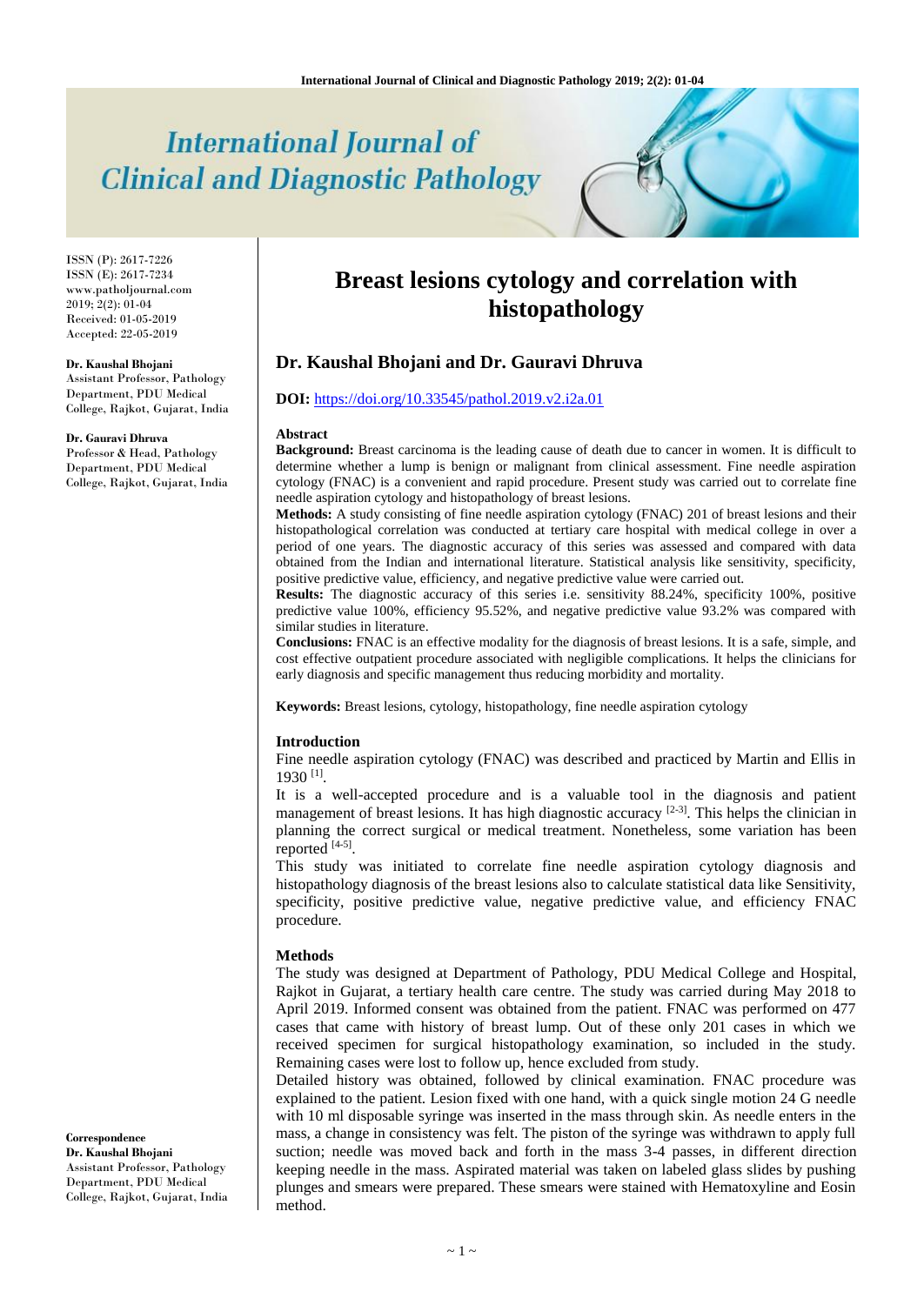International Journal of Clinical and Diagnostic Pathology

FNAC diagnosis given in following categories: 1) Benign, 2) Malignant, 3) Suspicious of malignancy, 4) other (nonneoplastic lesions) and 5) Inadequate to opine. Surgical specimens obtained were incisional biopsy, total excisional biopsy or modified radical mastectomies. Detailed histopathologic examination done to establish a diagnosis.

Statistical analysis carried out such as sensitivity, specificity, positive predictive value, negative predictive value and efficiency were calculated.

### **Results**

In this prospective study comprising of 201 cases with complaints of breast lump, the age of the patients ranged between 10 to 70 years, among which 195 were females and 6 were males. Cases presented with chief complaints of lump in breast, pain, skin redness, nipple retraction, nipple erosion, and nipple discharge.

On cytological examinations diagnosis was divided into 5 groups – benign, malignant, suspicious for malignancy, nonneoplastic and inadequate to opine.

Total 114 (56.25%) cases were reported as benign in which smears were highly cellular and showed large, branching, monolayered sheets of uniform benign ductal epithelial cells. Numerous single, bare bipolar nuclei of benign type and fragments of fibromyxoid stroma were seen which were showed features of fibroadenoma on histopathology

In 63 (31.50%) cases diagnosed as malignant where smears were highly cellular with single population of atypical ductal epithelial cells, irregular angulated clusters of atypical cells, nuclear enlargement, nuclear hyperchromasia and membrane irregularity of variable degree. Cells were with intact cytoplasm, absence of single bare nuclei of benign type and presence of necrosis were also noted in the smear from these cases and infiltrating duct carcinoma after histopathology.

6 smears (03.00%) showed cytomorphological features not fulfilling the criteria of malignancy. Smears were hypercellular with cytogolgic pattern of monotonous ductal epithelial cells with mild to moderate high nuclear / cytoplasmic ratio and nuclear hyperchromasia and cells arranged in loosely cohesive groups with nuclear crowding. Diagnosis was offered as suspicious for malignancy in those cases.

Rest of the non-neoplastic cases showed cyto-morphological features consisted with gynaecomastia, inflammatory lesion, simple cyst, fibrocystic disease, granulomatous mastitis, and galactocele. In three cases sample was inadequate even after repeat FNAC, on histology diagnosed as infiltrating duct carcinoma, fibrocystic disease and sclerosing adenosis respectively.

This is because of deep seated small lesion, only cystic fluid was aspirated and sclerosing component of the lesion respectively. All 134 cases were correlated with histopathology findings (Table 1). The cytological diagnoses were correlated with histopathological diagnosis and consistency calculated (Table 2).

|  | <b>Table 1:</b> Cytological and histopathological diagnosis. |  |
|--|--------------------------------------------------------------|--|
|  |                                                              |  |

| <b>Cytological diagnosis</b> | No. of cases   | <b>Histopathological Diagnosis</b> |                       |                                     |                                  |                               |                                   |                        |                        |                  |                     |                |                 |                |
|------------------------------|----------------|------------------------------------|-----------------------|-------------------------------------|----------------------------------|-------------------------------|-----------------------------------|------------------------|------------------------|------------------|---------------------|----------------|-----------------|----------------|
|                              |                | Fibroadenoma<br>Adenoma            | adenosis<br>Sclresing | Cystosarcoma phyllodes<br>Phyllodes | ී<br>duct<br><b>Infiltrating</b> | g.<br>lobular<br>Infiltrating | situ<br>.트<br>්.<br><b>Ductal</b> | Granulomatous mastitis | Mastitis<br>sp.<br>Non | Gynaecomastia    | Fibrocystic disease | Galactocele    | cyst<br>Hydatid | Total          |
| Benign                       | 114            | 90                                 | $\tau$                | 5                                   | 6                                | $\boldsymbol{0}$              | $\overline{0}$                    | $\overline{0}$         | $\overline{0}$         | $\mathbf{0}$     | 6                   | $\Omega$       | $\overline{0}$  | 114            |
| Malignant                    | 63             | $\mathbf{0}$                       | $\overline{0}$        | $\theta$                            | 60                               | $\overline{c}$                |                                   | $\Omega$               | $\Omega$               | $\theta$         | $\Omega$            | $\Omega$       | $\Omega$        | 63             |
| Suspicious of malignancy     | 6              | $\overline{2}$                     | $\Omega$              | $\theta$                            | 4                                | $\mathbf{0}$                  | $\Omega$                          | $\Omega$               | $\Omega$               | $\theta$         | $\Omega$            | $\Omega$       | $\Omega$        | 6              |
| Fibrocystic disesase         | 1              | $\overline{0}$                     | $\overline{0}$        | $\boldsymbol{0}$                    | $\mathbf{0}$                     | $\mathbf{0}$                  | $\Omega$                          | $\Omega$               | $\mathbf{0}$           | $\boldsymbol{0}$ |                     | $\Omega$       | $\Omega$        |                |
| Granulo matous Mastitis      | $\overline{c}$ | $\overline{0}$                     | $\Omega$              | $\theta$                            | $\overline{0}$                   | $\mathbf{0}$                  | $\Omega$                          | $\overline{c}$         | $\Omega$               | $\theta$         | $\Omega$            | $\Omega$       | $\Omega$        | $\overline{2}$ |
| Non sp. Inflammatory         | 3              | $\mathbf{0}$                       | $\Omega$              | $\theta$                            | $\overline{0}$                   | $\overline{0}$                | $\Omega$                          | $\Omega$               | 3                      | $\theta$         | $\Omega$            | $\Omega$       | $\Omega$        | 3              |
| Simple cyst                  | 3              | $\mathbf{0}$                       | $\Omega$              | $\theta$                            | $\overline{0}$                   | $\mathbf{0}$                  | $\Omega$                          | $\Omega$               | $\Omega$               | $\theta$         | $\overline{2}$      | $\Omega$       |                 | 3              |
| Gynaecomastia                | 4              | $\theta$                           | $\Omega$              | $\boldsymbol{0}$                    | $\theta$                         | $\mathbf{0}$                  | $\Omega$                          | $\Omega$               | $\Omega$               | 4                | $\Omega$            | $\Omega$       | $\Omega$        | $\overline{4}$ |
| Galactocele                  | $\overline{2}$ | $\Omega$                           | $\Omega$              | $\theta$                            | $\overline{0}$                   | $\mathbf{0}$                  | $\Omega$                          | $\Omega$               | $\Omega$               | $\theta$         | $\Omega$            | $\overline{2}$ | $\Omega$        | $\overline{2}$ |
| Inadequate                   | 3              | $\mathbf{0}$                       | 1                     | $\boldsymbol{0}$                    |                                  | $\mathbf{0}$                  | $\Omega$                          | $\Omega$               | $\Omega$               | $\theta$         |                     | $\Omega$       | $\Omega$        | 3              |
| Total                        | 201            | 92                                 | 8                     | 5                                   | 71                               | $\overline{c}$                |                                   | $\overline{c}$         | 3                      | 4                | 10                  | $\overline{2}$ |                 | 201            |

|  |  | Table 2: Cytological and histopathological correlations. |
|--|--|----------------------------------------------------------|
|  |  |                                                          |

|                              |              | <b>Histopathological diagnosis</b> |                     |              |  |  |  |
|------------------------------|--------------|------------------------------------|---------------------|--------------|--|--|--|
| <b>Cytological diagnosis</b> | No. of cases | <b>Consistent</b>                  | <b>Inconsistent</b> | <b>Total</b> |  |  |  |
| Benign                       | 114          | 108 (94.67%)                       | $6(5.33\%)$         | 114 (100%)   |  |  |  |
| Malignant                    | 63           | 63 (100%)                          |                     | 63(100%)     |  |  |  |
| Suspicious of malignancy     |              | $5(83.33\%)$                       | $(16.66\%)$         | $6(100\%)$   |  |  |  |
| Other                        | 18           | 16 (92.31%)                        | 2(7.69%)            | 18 (100%)    |  |  |  |
| Total                        | 201          | 192 (95.52%)                       | 9(4.47%)            | 201 (100%)   |  |  |  |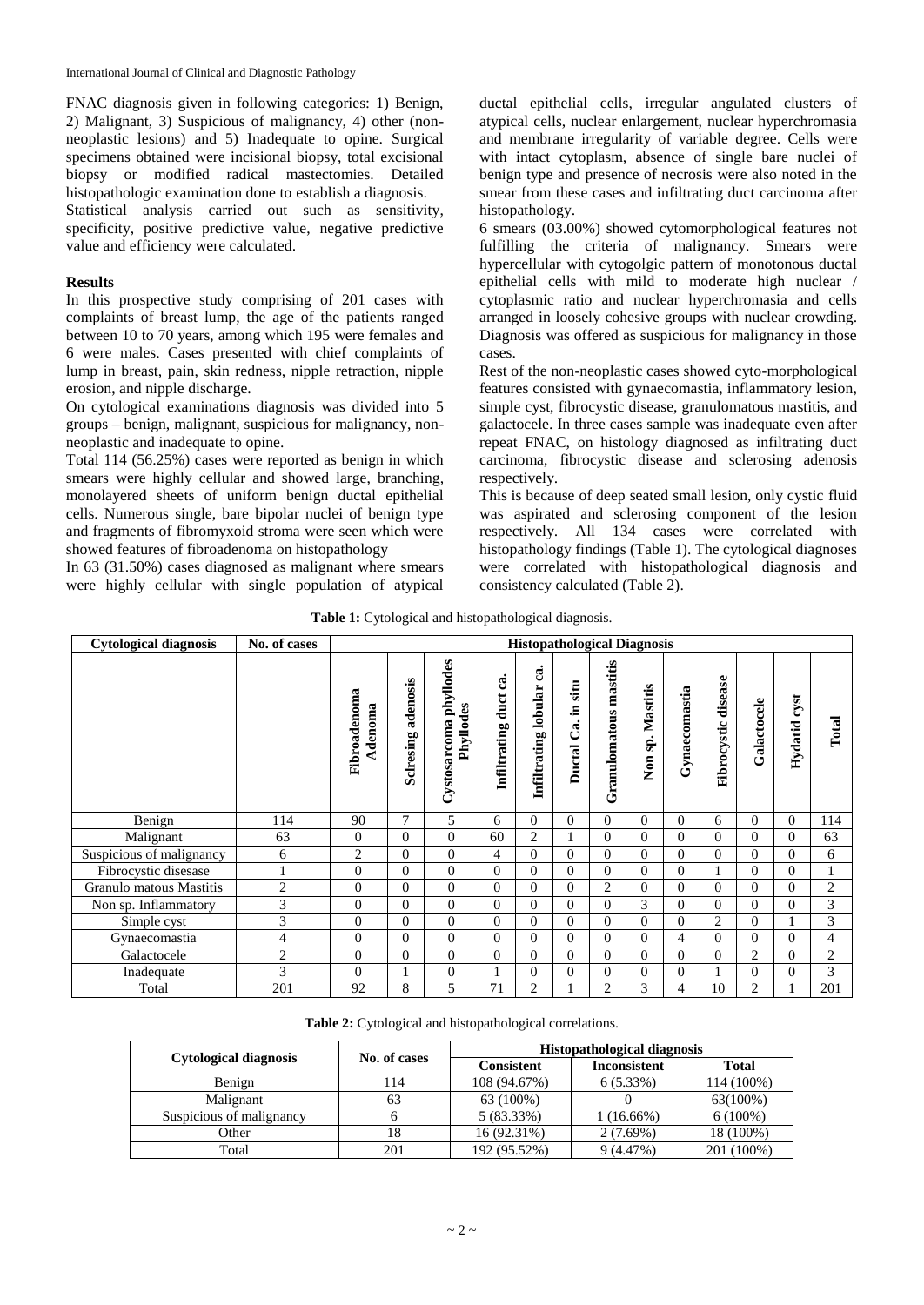| Author        | <b>Lesions of the breast</b> |       |       |       |      |       |      |  |
|---------------|------------------------------|-------|-------|-------|------|-------|------|--|
|               | UΟ                           |       | UI    | LO    | ப    |       | WB   |  |
| Zuk JA        | 42.20                        | 31.6  | 6.4   | 5.3   | 4.3  | 5.3   | U.J  |  |
| Rocha P D     | 45.20                        | 30.4  | 7.6   | 5.2   | 4.4  | 2.3   | 0.3  |  |
| Michael B     | 60                           | 12    |       | 10    | 06   | $- -$ |      |  |
| Present study | 42.54                        | 17.91 | 17.16 | 11.19 | 2.99 | 0.74  | 7.46 |  |

**Table 3:** Topographical distribution.

(UO- upper outer, C- central, UI- upper inner, LO- lower outer, LI- lower inner, T- tail, WB- whole breast)

True positive cases (TP) = 68 [consistent: 63 malignant + 5 suspicious for malignancy

False positive cases  $(FP) = 01$ [inconsistent]

True negative cases  $(TN) = 124$  [consistent: 108 benign + 16 others],

False negative cases  $(FN) = 08$  [inconsistent]

Sensitivity = TP  $X100/TP+FN = 68 X 100/68+08 = 89.47%$ 

Specificity = TN X100/ TN+FP =  $124X 100/ 124 +01 =$ 99.2%

Positive predictive value= TP X 100/TP+FP= 68X100/  $68+01=98.55%$ 

Negative predictive value = TN  $X100/TN+FN = 124X100/T$ 124+08= 93.93%

Efficiency=  $TP+TNTP+FP+FN+TN=$ 

68+124/68+01+08+124 X100= 95.52

| <b>Authors</b>            | Sensitivity $(\% )$ | Specificity $(\% )$ | Positive predictive value $(\% )$ | Efficiency $(\% )$ | Negative predictive value $(\% )$ |
|---------------------------|---------------------|---------------------|-----------------------------------|--------------------|-----------------------------------|
| Stavric $GD17$            | 95.30               | 97.10               | ---                               | ---                | $---$                             |
| Kline $TS^5$              | 89.95               | 92.95               | 85.33                             | 91.63              | $---$                             |
| Frable $WJ^3$             | 89.0                | 97.0                | 95.0                              | 94.0               | $---$                             |
| Wollenberg <sup>23</sup>  | 65.0                | 100.0               | 100.0                             | ---                | 89.0                              |
| Palombini 15              | 95.70               | 89.60               | 95.90                             | 94.0               | $---$                             |
| Zuk J $A^{10}$            | 70.60               | 87.50               | 95.20                             | ---                | $---$                             |
| Sheryl $LW^{14}$          | 90.0                | 98.0                | 98.0                              | ---                | $---$                             |
| Rocha $PD^2$              | 93.80               | 98.21               | 92.70                             | 97.40              | $---$                             |
| Feichter GE <sup>18</sup> | 86.0                | 99.30               | 99.30                             | 93.0               | 85.0                              |
| Hashemzadeh <sup>7</sup>  | 89.79               | 93.47               | 97.77                             | $---$              | 89.36                             |
| Present study             | 89.47               | 99.2                | 98.55                             | 95.52              | 93.93                             |

**Table 4:** Statistical analysis.

## **Discussion**

There are several reports in literature on fine needle aspiration cytology, and a good correlation between FNAC and histology has been recorded in many series. Majority cases in the study were in reproductive age group, the youngest patient was 10 years old female child. In present study maximum numbers of lumps were present in upper outer quadrant followed by central, upper inner, lower outer, lower inner quadrants, and axillary tail respectively. Lump involving whole breast contributes 7.46% cases. Malignant lesions were common in the upper quadrant (Table no.3). These findings were consistent with the studies  $[6-11]$ .

The percentage of malignancy on cytology was 31.34%, the findings were similar to findings Wang HH, Gupta S K and it was less as compared to series Sheryl L W, Palombini L, Kher AV, Stavric GD and Feichter GE [12-18]. This percentage was more as compared to Rocha PD<sup>[2]</sup>. In our study one of the cases was diagnosed as malignant, three cases as gynacomastia amongst male cases.

Diagnostic accuracy for gynaecomastia & malignancy in males was, 100% similar findings also noticed by other series <sup>[19-22]</sup>. The success of cytology diagnosis was varied according to histologic subtypes. FNAC tends to be inadequate and false negative in cases of duct carcinoma of scirrhous subtype [16-22].

In the present study, sensitivity was high as compared to Wollenberg, JA Zuk and GE Feichter and almost same to Hashemzadeh  $[10, 18, 23, 7]$ . Specificity in the present study was similar to Feichter GE  $^{[18]}$  and it was higher than other series and lower than Wollenberg<sup>[23]</sup>. Positive predictive value of present study was higher than other series & it was lower than to Wollenberg *et al* and Feichter GE <sup>[18]</sup>. Negative predictive value of present study was higher than Wallenberg & GE Feichter [18-23].

Efficiency of fine needle aspiration cytology in the present study was lower than in the study by Rocha PD $[2]$  and it was more than findings by WJ Frable, Palombini and GE Feichter [3, 5, 15, 18].

#### **Conclusion**

FNAC is an effective modality for the diagnosis of breast lesions. It is a safe, simple, and cost effective outpatient procedure associated with negligible complications. It helps the clinicians for early diagnosis and specific management thus reducing morbidity and mortality. It can be performed on out-patient basis and FNAC has very high sensitivity and specificity for diagnosing breast lesions.

#### **References**

- 1. Bell DA, Hajdu SI, Urban JA, Gaston JP. Role of aspiration cytology in the diagnosis and management of mammary lesions in office practice. Cancer. 1983; 51:1182-9.
- 2. Rocha PD, Nadkarni NS, Menezes S. Fine needle aspiration biopsy of breast lesion and histopathologic correlations, an analysis of 837 cases in four years. Acta cytol. 1997; 41:1131-7.
- 3. Frable WJ. Needle aspiration of the breast, a personal experience with 469 cases. Cancer. 1984; 53:671-6.
- 4. Sreenivas M, Kumar GH, Reddy SJ, Bhaskaran CS. Role of fine needle aspiration cytology in the diagnosis of breast lumps and its histopathological correlation.